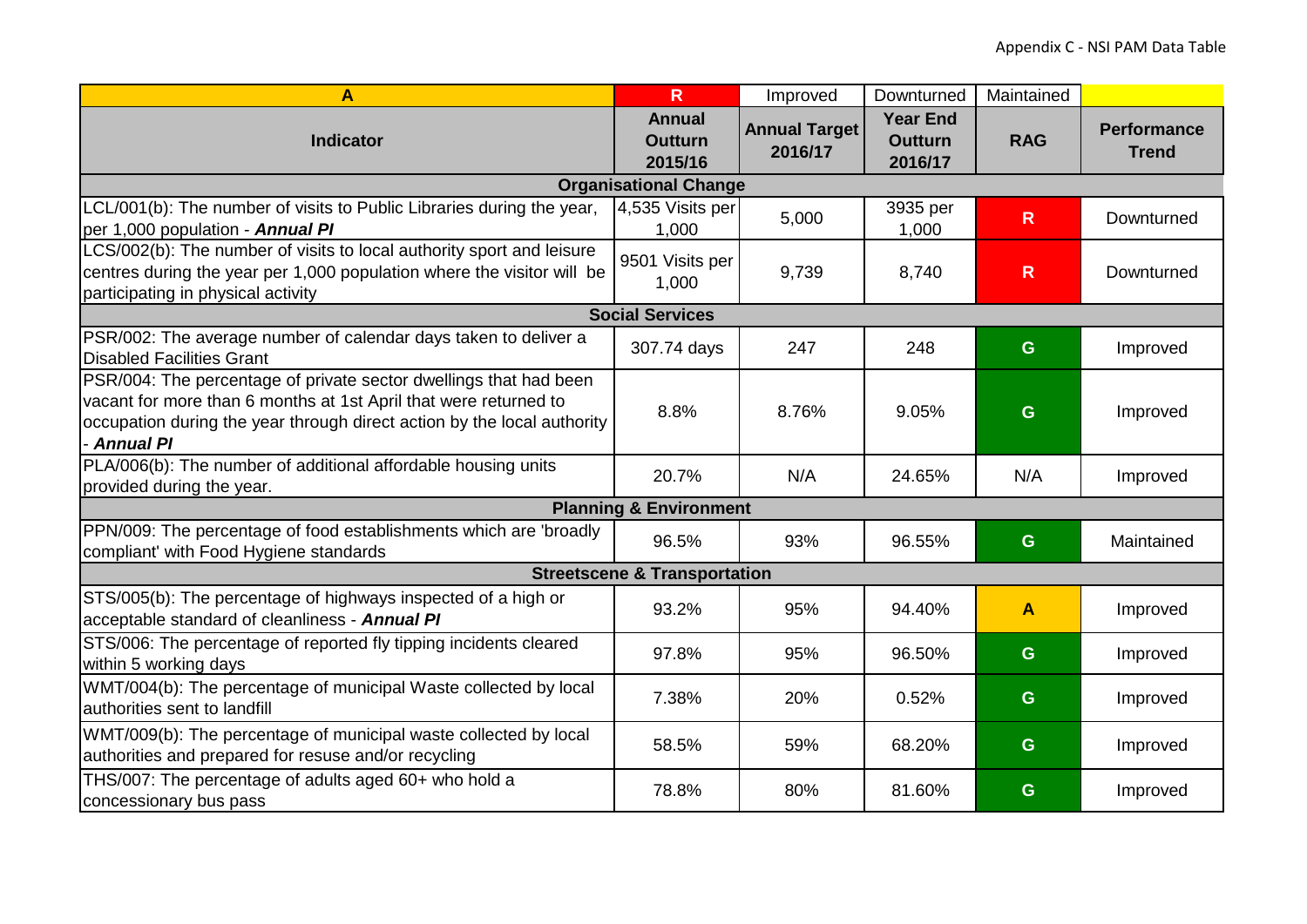| <b>Indicator</b>                                                                                                                                                                                                                                                                                                    | <b>Annual</b><br><b>Outturn</b><br>2015/16 | <b>Annual Target</b><br>2016/17 | <b>Year End</b><br><b>Outturn</b><br>2016/17 | <b>RAG</b> | <b>Performance</b><br><b>Trend</b> |  |  |
|---------------------------------------------------------------------------------------------------------------------------------------------------------------------------------------------------------------------------------------------------------------------------------------------------------------------|--------------------------------------------|---------------------------------|----------------------------------------------|------------|------------------------------------|--|--|
| THS/012: The percentage of principal (A) roads, non-principal (B)<br>roads and non-principal (C) roads that are in overall poor condition -<br><b>Annual PI</b>                                                                                                                                                     | 4.02%                                      | 7%                              | 3.40%                                        | G          | Improved                           |  |  |
| THS/012a: The percentage of principal (A) roads that are in overall<br>poor condition - Annual PI<br>THS/012b: The percentage of non-principal (B) roads that are in<br>overall poor condition - Annual PI<br>THS/012c: The percentage of non-principal (C) roads that are in<br>overall poor condition - Annual PI | 4%                                         | 7%                              | 3.35%                                        | G          | Improved                           |  |  |
| <b>People &amp; Resources</b>                                                                                                                                                                                                                                                                                       |                                            |                                 |                                              |            |                                    |  |  |
| CHR/002: The number of working days / shifts per full-time<br>equivalent (FTE) local authority employee lost due to sickness<br>absence                                                                                                                                                                             | 10.5 days /<br>shifts                      | 10 <sup>1</sup>                 | 9.87                                         | G.         | Improved                           |  |  |
| CAM/037: The percentage change in the average Display Energy<br>Certificate (DEC) score within local authority public buildings over<br>1,000 sq metres                                                                                                                                                             | 3.00%                                      | 2.33%                           | 2.70%                                        | A          | Improved                           |  |  |
| <b>Education &amp; Youth</b>                                                                                                                                                                                                                                                                                        |                                            |                                 |                                              |            |                                    |  |  |
| EDU/002(i): The percentage of all pupils (including those in local<br>authority care), in any local authority maintained school, aged 15 as<br>at the preceding 31 August that leave compulsory education, training<br>or work based learning without an approved external qualification -<br><b>Annual PI</b>      | 0.0%                                       | N/A                             | 0%                                           | N/A        | Maintained                         |  |  |
| EDU/002(ii): The percentage of pupils in local authority care in any<br>local authority maintained school, aged 15 as at the preceding 31<br>August that leave compulsory education, training or work based<br>learning without an approved external qualification - Annual PI                                      | 0.0%                                       | N/A                             | 0%                                           | N/A        | Maintained                         |  |  |
| EDU/003: The percentage of pupils assessed at the end of Key<br>Stage 2, in schools maintained by the local authority, achieving the<br>Core Subject Indicator, as determined by Teacher Assessment -<br><b>Annual PI</b>                                                                                           | 87.91%                                     | 87%                             | 90.10%                                       | G          | Improved                           |  |  |